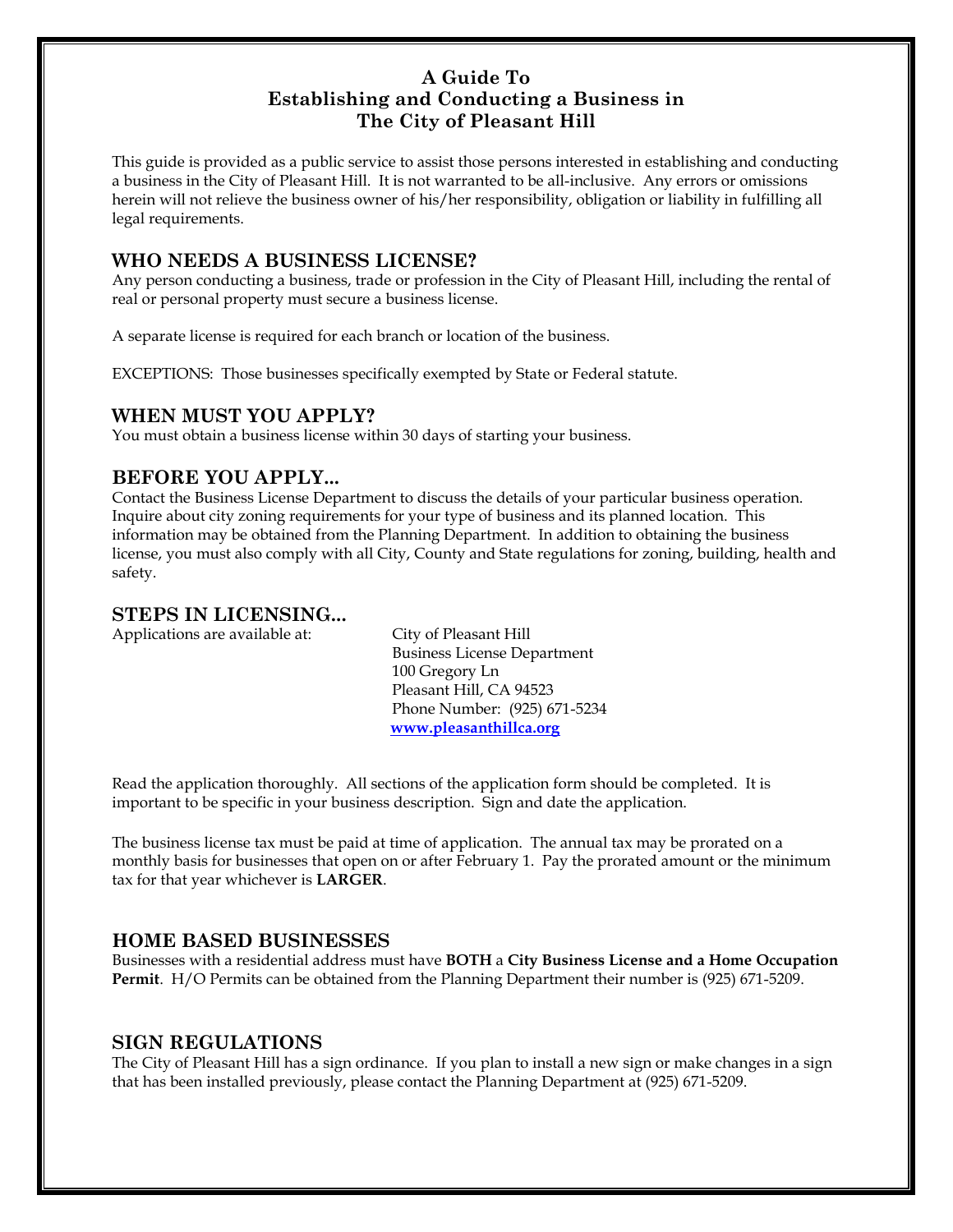# **FICTITIOUS NAME AND DBA**

Fictitious name and DBA are the same.

If you use your full name in the name of your business, you do not need to apply for a fictitious name. However, if you use your initials or only your first or last name, you will need to file a fictitious name statement. Contact the County Recorder's Office at:

> 555 Escobar St, Martinez, CA 94553 Phone Number (925) 335-7900 [www.co.contra-costa.ca.us](http://www.co.contra-costa.ca.us/)

#### **Agencies you may need to contact in order to start your business:**

1. If you charge sales tax, you will need to apply for a Sales Tax Number or Resale Number. Contact the **BOARD OF EQUALIZATION:**

Address: 1515 Clay St #303, Oakland, CA 94612 Phone: (510) 622-4100 or (800) 400-7115 Web Site: [www.boe.ca.gov](http://www.boe.ca.gov/)

2. If you have employees, you may need to apply for a **FEDERAL IDENTIFICATION NUMBER.**  Contact the local IRS office or call this 800 number:

Phone: (800) 829-1040 Web Site: [www.irs.gov](http://www.irs.gov/) **TAX INFORMATION-**Federal/State – 1-800-333-4636 **Joint Website – www.taxes.ca.gov**

3. If you have employees, you may need to apply for a **STATE IDENTIFICATION NUMBER.**  Contact the Employment Development Department:

Web Site: State Payroll Tax - [www.edd.ca.gov](http://www.edd.ca.gov/) State Income Tax – [www.ftb.ca.gov](http://www.ftb.ca.gov/)

4. If you have a restaurant, catering or a business where you handle food, you may need to file with the **PUBLIC HEALTH DEPARTMENT LICENSING-PERMITS:**

| Address:  | 2120 Diamond Blvd #200, Concord, CA 94520 |
|-----------|-------------------------------------------|
| Phone:    | $(925)$ 692-2500                          |
| Web Site: | www.cchealth.org                          |

5. If you are serving alcoholic beverages, you may need to apply with the **ALCOHOLIC BEVERAGE LICENSING:**

| Address:  | 1515 Clay Street #2208, Oakland, CA 94612 |
|-----------|-------------------------------------------|
| Phone:    | $(510)$ 622-4970                          |
| Web Site: | www.abc.ca.gov                            |

6. If you need an **IMPORT/EXPORT LICENSE,** contact the **U.S. Department of Commerce International Trade/Center for International Trade Development:**

Phone: (650) 553-9071

7. If you provide **"handyman" services**, you may be required to obtain a contractor's license from the State. Contact the **CONTRACTOR'S STATE LICENSE BOARD** for further information.

Phone: (800) 321-2752 Web Site: [www.cslb.ca.gov](http://www.cslb.ca.gov/)